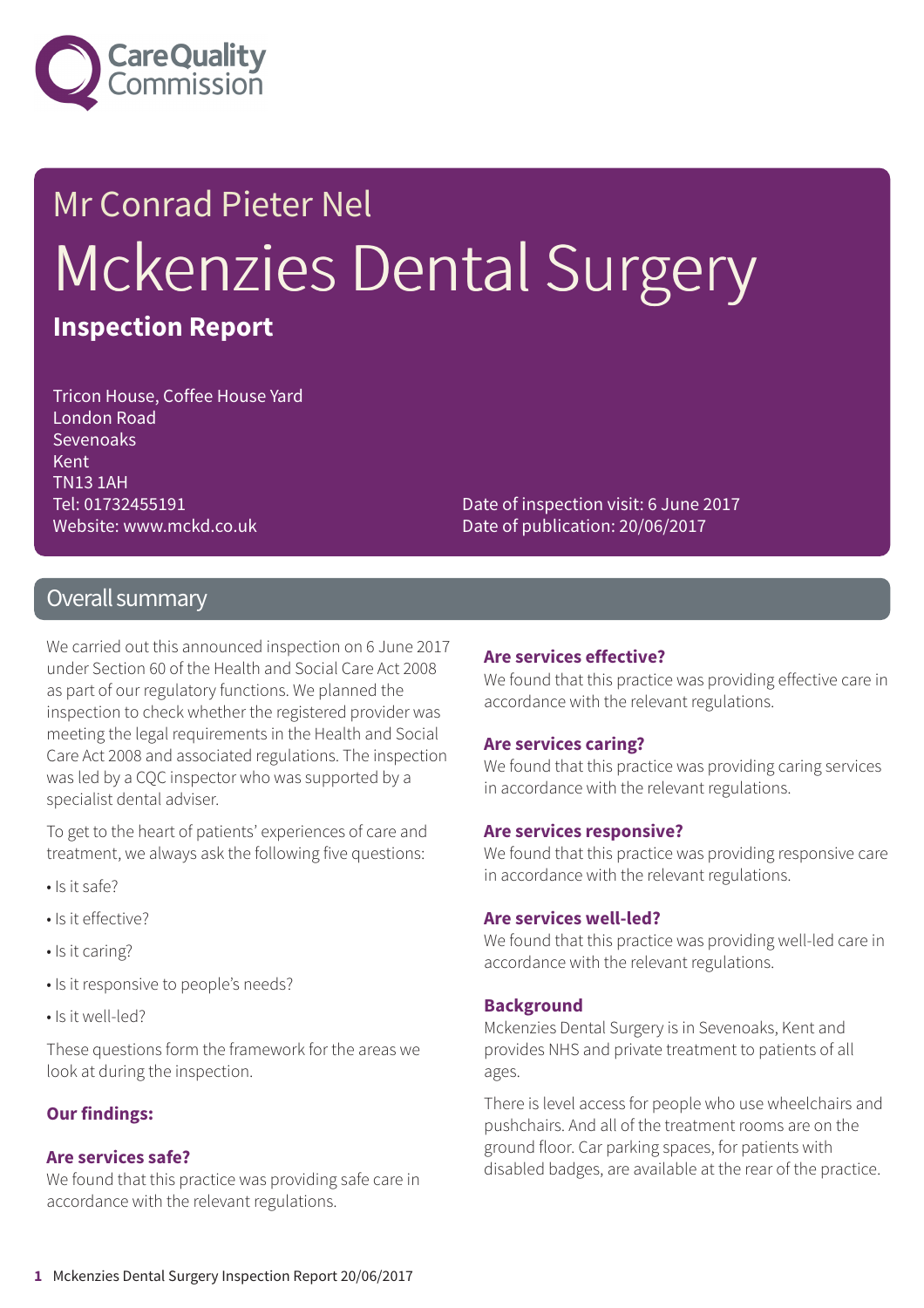# Summary of findings

The dental team includes three dentists, one hygienist, six dental nurses, a practice manager, and three receptionists. The practice manager and two of the receptionists are also registered with the General Dental Council (GDC). The practice has four treatment rooms.

The practice is owned by an individual who is the principal dentist there. They have legal responsibility for meeting the requirements in the Health and Social Care Act 2008 and associated regulations about how the practice is run.

On the day of inspection we collected 32 CQC comment cards filled in by patients and spoke with three other patients. This information gave us a positive view of the practice.

During the inspection we spoke with three dentists, two dental nurses, the hygienist, two receptionist and the practice manager. We looked at practice policies and procedures and other records about how the service is managed.

The practice is open: Monday to Thursday 8am to 5pm. Friday 8.30am to 3pm

The practice also holds an emergency clinic on some Saturday mornings as demand dictates.

### **Our key findings were:**

- The practice was clean and well maintained.
- The practice had infection control procedures which reflected published guidance.
- Staff knew how to deal with emergencies. Appropriate medicines and life-saving equipment were available.
- The practice had systems to help them manage risk.
- The practice had suitable safeguarding processes and staff knew their responsibilities for safeguarding adults and children.
- The practice had thorough staff recruitment procedures.
- The clinical staff provided patients' care and treatment in line with current guidelines.
- Staff treated patients with dignity and respect and took care to protect their privacy and personal information.
- The appointment system met patients' needs.
- The practice had effective leadership. Staff felt involved and supported and worked well as a team.
- The practice asked staff and patients for feedback about the services they provided.
- The practice dealt with complaints positively and efficiently.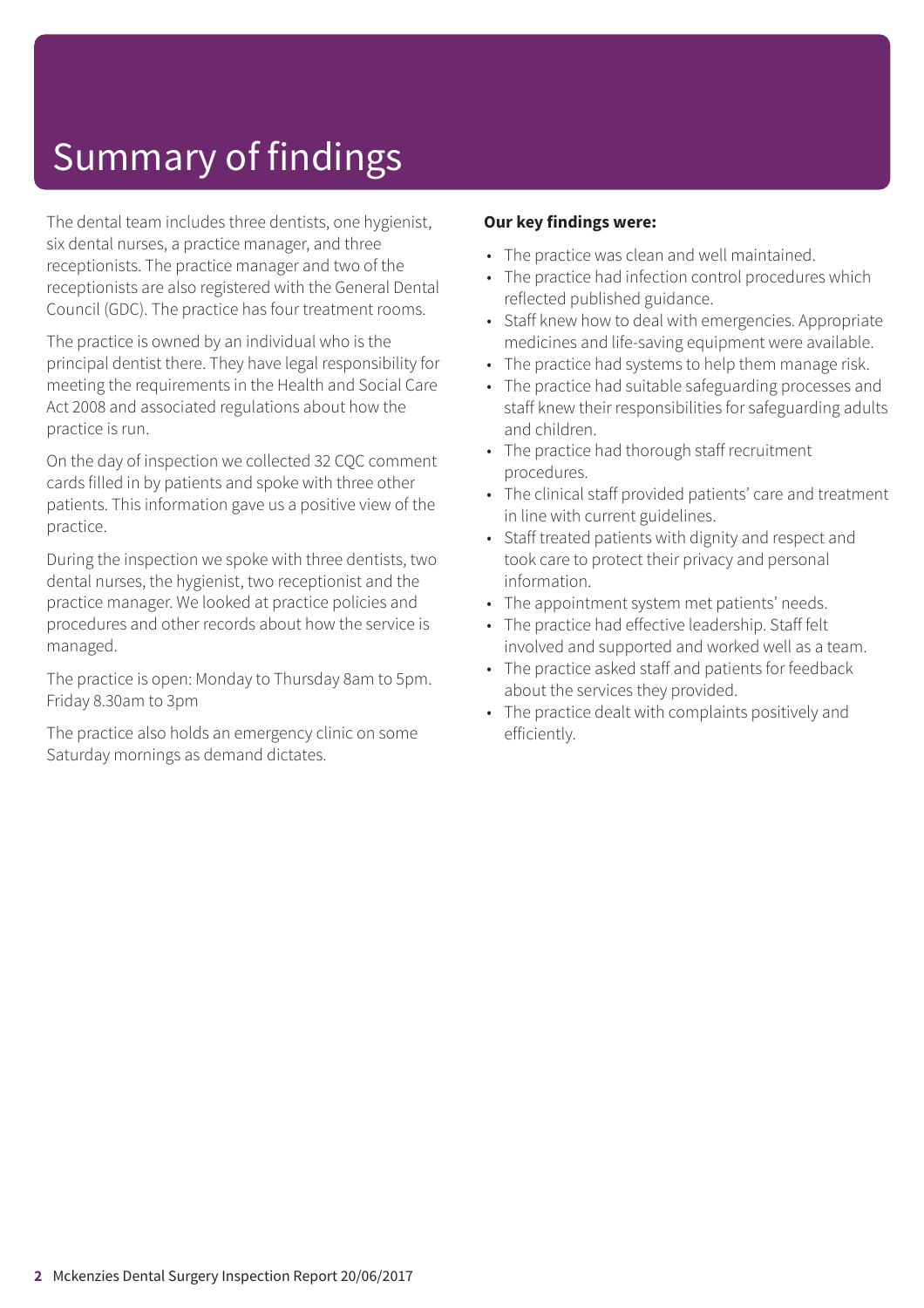# Summary of findings

### The five questions we ask about services and what we found

We always ask the following five questions of services.

### **Are services safe?** We found that this practice was providing safe care in accordance with the relevant regulations. The practice had systems and processes to provide safe care and treatment. They used learning from incidents and complaints to help them improve. Staff received training in safeguarding and knew how to recognise the signs of abuse and how to report concerns. Staff were qualified for their roles and the practice completed essential recruitment checks. Premises and equipment were clean and properly maintained. The practice followed national guidance for cleaning, sterilising and storing dental instruments. The practice had suitable arrangements for dealing with medical and other emergencies **No action Are services effective?** We found that this practice was providing effective care in accordance with the relevant regulations. The dentists assessed patients' needs and provided care and treatment in line with recognised guidance. Patients described the treatment they received as expert, attentive and of a very high quality. The dentists discussed treatment with patients so they could give informed consent and recorded this in their records. The practice had clear arrangements when patients needed to be referred to other dental or health care professionals. The practice supported staff to complete training relevant to their roles and had systems to help them monitor this. **No action Are services caring?** We found that this practice was providing caring services in accordance with the relevant regulations. We received feedback about the practice from 35 people. Patients were positive about all aspects of the service the practice provided. They told us staff were friendly, helpful and take care of their patients. They said that they were given good advice, prompt appointments and were made to feel valued and said their dentist listened to them. Patients commented that they made them feel at ease, especially when they were anxious about visiting the dentist. We saw that staff protected patients' privacy and were aware of the importance of confidentiality. Patients said staff treated them with dignity and respect. **No action Are services responsive to people's needs?** We found that this practice was providing responsive care in accordance with the relevant regulations. **No action**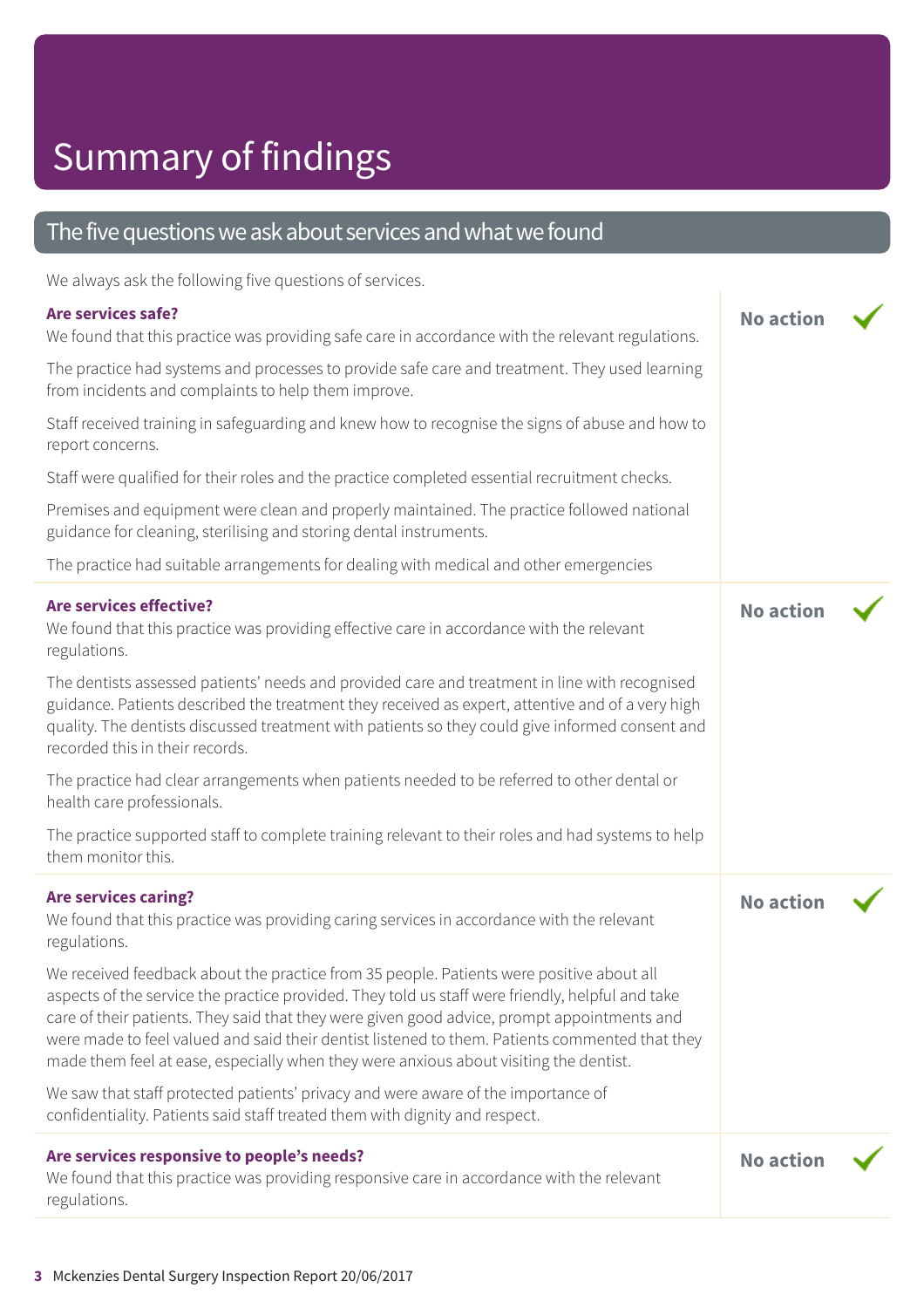# Summary of findings

| The practice's appointment system was efficient and met patients' needs. Patients could get an<br>appointment quickly if in pain.                                                                                                                                                                 |                  |  |
|---------------------------------------------------------------------------------------------------------------------------------------------------------------------------------------------------------------------------------------------------------------------------------------------------|------------------|--|
| Staff considered patients' different needs. This included providing facilities for disabled patients<br>and families with children. The practice could access interpreter services but had never had<br>need to use it.                                                                           |                  |  |
| The practice took patients views seriously. They valued compliments from patients and<br>responded to concerns and complaints quickly and constructively.                                                                                                                                         |                  |  |
| Are services well-led?<br>We found that this practice was providing well-led care in accordance with the relevant<br>regulations.                                                                                                                                                                 | <b>No action</b> |  |
| The practice had arrangements to ensure the smooth running of the service. These included<br>systems for the practice team to discuss the quality and safety of the care and treatment<br>provided. There was a clearly defined management structure and staff felt supported and<br>appreciated. |                  |  |
| The practice team kept complete patient dental care records which were, clearly written or<br>typed and stored securely.                                                                                                                                                                          |                  |  |
| The practice monitored clinical and non-clinical areas of their work to help them improve and<br>learn. This included asking for and listening to the views of patients and staff.                                                                                                                |                  |  |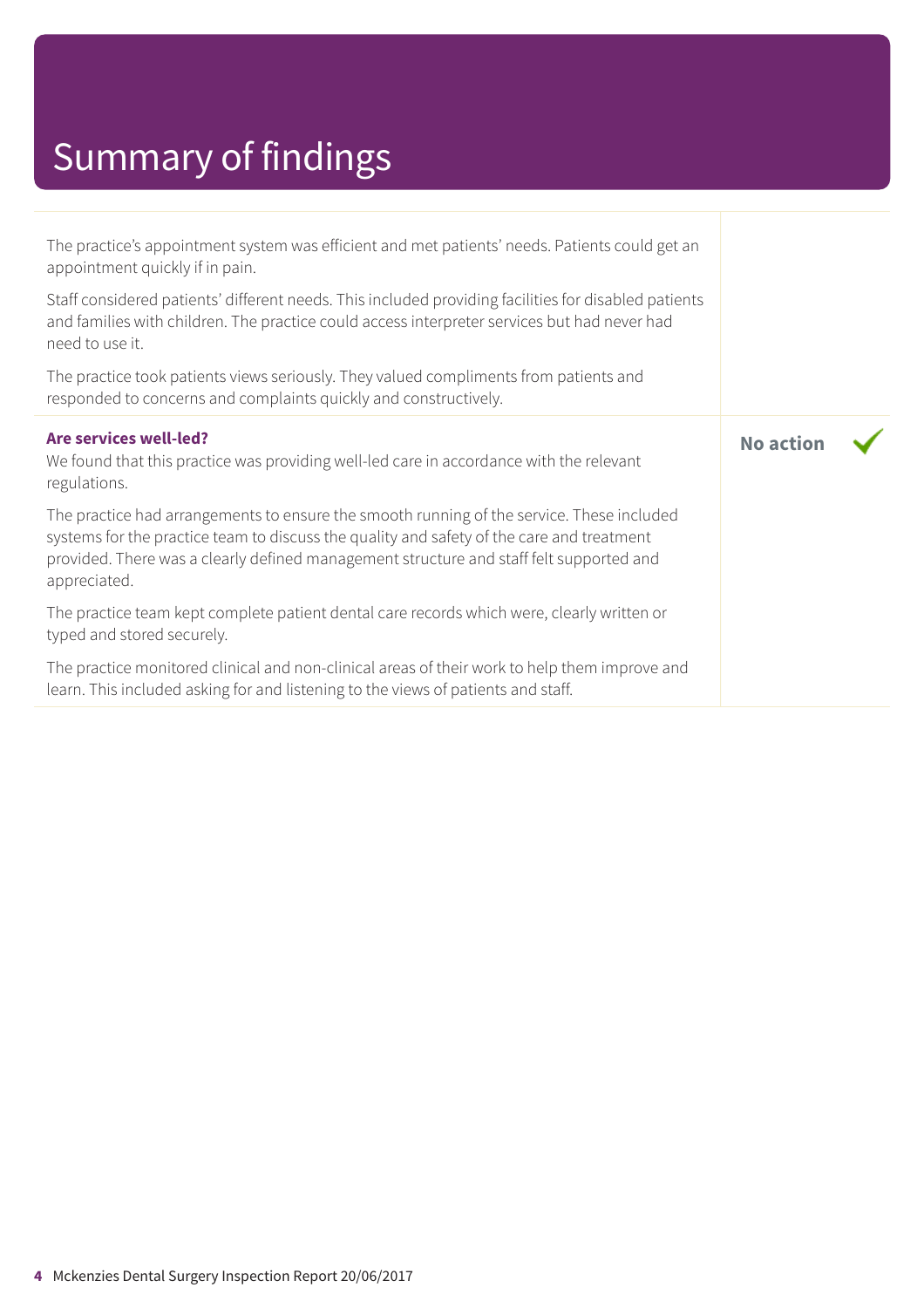# Are services safe?

### **Our findings**

### **Reporting, learning and improvement from incidents**

The practice had policies and procedures to report, investigate, respond and learn from accidents, incidents and significant events. Staff knew about these and understood their role in the process.

The practice recorded, responded to and discussed all incidents to reduce risk and support future learning.

The practice received national patient safety and medicines alerts from the Medicines and Healthcare Products Regulatory Authority (MHRA). Relevant alerts were discussed with staff, acted on and stored for future reference.

### **Reliable safety systems and processes (including safeguarding)**

Staff knew their responsibilities if they had concerns about the safety of children, young people and adults who were vulnerable due to their circumstances. The practice had safeguarding policies and procedures to provide staff with information about identifying, reporting and dealing with suspected abuse. We saw evidence that staff received safeguarding training. Staff knew about the signs and symptoms of abuse and neglect and how to report concerns. The practice had a whistleblowing policy. Staff told us they felt confident they could raise concerns without fear of recrimination.

We looked at the practice's arrangements for safe dental care and treatment. These included risk assessments which staff reviewed every year. The practice followed relevant safety laws when using needles and other sharp dental items. The dentists occasionally used rubber dams which does not follow guidance from the British Endodontic Society when providing root canal treatment. We discussed this with two of the dentists who said that they did use a rubber dam on occasion for root canal treatments but did not always record this in the patients notes.

The practice had a business continuity plan describing how the practice would deal with events which could disrupt the normal running of the practice.

### **Medical emergencies**

Staff knew what to do in a medical emergency and completed training in emergency resuscitation and basic life support every year.

Emergency equipment and medicines were available as described in recognised guidance. Staff kept records of their checks to make sure these were available, within their expiry date, and in working order.

### **Staff recruitment**

The practice had a staff recruitment policy and procedure to help them employ suitable staff. This reflected the relevant legislation. We looked at six staff recruitment files. These contained all of the required documentation to show that staff had been recruited safely. Most of the staff had been employed at the practice for many years.

Clinical staff were qualified and registered with the General Dental Council (GDC) and had professional indemnity cover.

### **Monitoring health & safety and responding to risks**

The practice's health and safety policies and risk assessments were up to date and reviewed to help manage potential risk. These covered general workplace and specific dental topics. The practice had current employer's liability insurance and checked each year that the clinicians' professional indemnity insurance was up to date.

A dental nurse worked with the dentists and the hygienist, when they treated patients.

### **Infection control**

The practice had an infection prevention and control policy and procedures to keep patients safe. They followed guidance in The Health Technical Memorandum 01-05: Decontamination in primary care dental practices (HTM01-05) published by the Department of Health. Staff completed infection prevention and control training every year.

The practice had suitable arrangements for transporting, cleaning, checking, sterilising and storing instruments in line with HTM01-05. The records showed equipment staff used for cleaning and sterilising instruments was maintained and used in line with the manufacturers' guidance.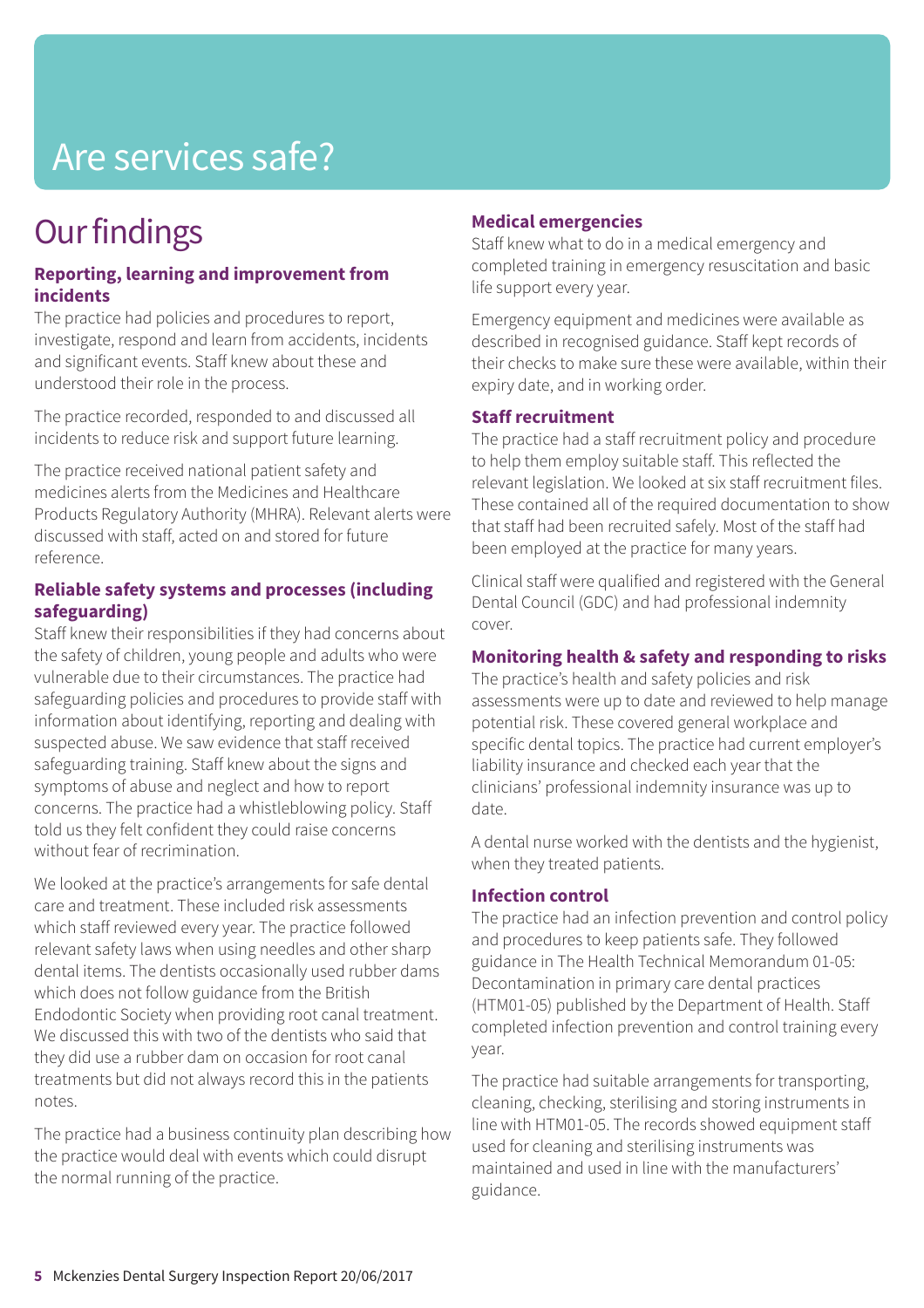# Are services safe?

The practice carried out infection prevention and control audit twice a year. The latest audit showed the practice was meeting the required standards.

The practice had procedures to reduce the possibility of Legionella or other bacteria developing in the water systems, in line with a risk assessment.

We saw cleaning schedules for the premises. The practice was clean when we inspected and patients confirmed this was usual.

### **Equipment and medicines**

We saw servicing documentation for the equipment used. Staff carried out checks in line with the manufacturers' recommendations.

The practice had suitable systems for prescribing, dispensing and storing medicines.

The practice stored and kept records of NHS prescriptions as described in current guidance.

### **Radiography (X-rays)**

The practice had suitable arrangements to ensure the safety of the X-ray equipment. They met current radiation regulations and had the required information in their radiation protection file.

We saw evidence that the dentists justified, graded and reported on the X-rays they took. The practice carried out X-ray audits every year following current guidance and legislation.

Clinical staff completed continuous professional development in respect of dental radiography.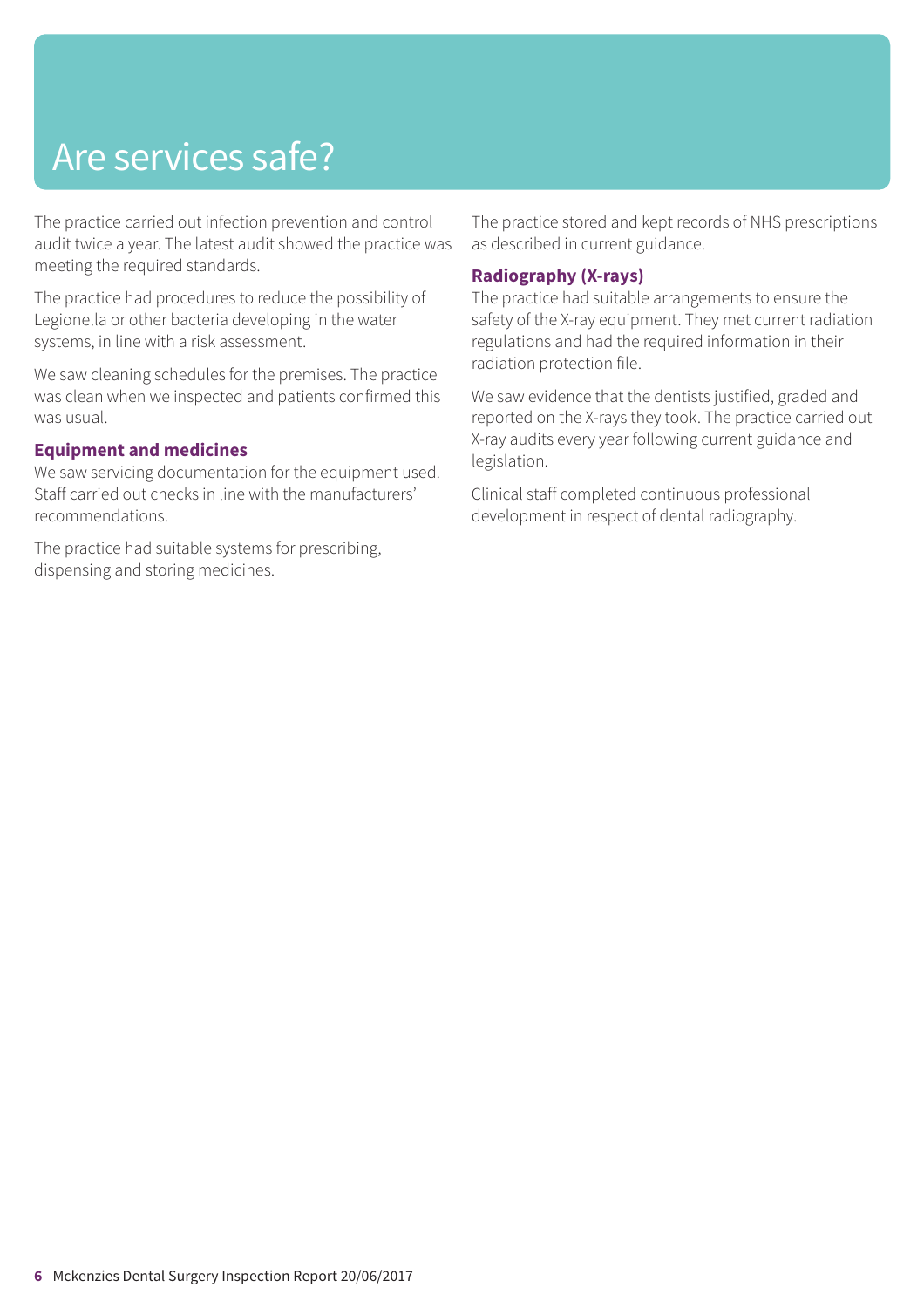### Are services effective? (for example, treatment is effective)

### **Our findings**

### **Monitoring and improving outcomes for patients**

The practice kept dental care records containing information about the patients' current dental needs, past treatment and medical histories. The dentists assessed patients' treatment needs in line with recognised guidance.

We saw that the practice audited patients' dental care records to check that the dentists recorded the necessary information. The most recent audit had highlighted some gaps in the information recorded. Staff explained to us that they were addressing this and referring to published guidance on record keeping to improve the content of the information recorded. the practice planned to re-audit to assess improvements.

### **Health promotion & prevention**

The practice believed in preventative care and supporting patients to ensure better oral health in line with the Delivering Better Oral Health toolkit.

The dentists told us they prescribed high concentration fluoride toothpaste if a patient's risk of tooth decay indicated this would help them. They used fluoride varnish for their patients based on an assessment of the risk of tooth decay.

The dentists told us they discussed smoking, alcohol consumption and diet with patients during appointments. The practice had a selection of dental products for sale and provided health promotion leaflets to help patients with their oral health.

### **Staffing**

Staff new to the practice had a period of induction based on a structured induction programme. We confirmed clinical staff completed the continuous professional development required for their registration with the General Dental Council.

Staff told us they discussed training needs at annual appraisals. We saw evidence of completed appraisals.

### **Working with other services**

Dentists confirmed they referred patients to a range of specialists in primary and secondary care if they needed treatment the practice did not provide. This included referring patients with suspected oral cancer under the national two week wait arrangements. This was initiated by NICE in 2005 to help make sure patients were seen quickly by a specialist. The practice monitored urgent referrals to make sure they were dealt with promptly.

### **Consent to care and treatment**

The practice team understood the importance of obtaining and recording patients' consent to treatment. The dentists told us they gave patients information about treatment options and the risks and benefits of these so they could make informed decisions. Patients confirmed their dentist listened to them and gave them clear information about their treatment.

The practice's consent policy included information about the Mental Capacity Act 2005. The team understood their responsibilities under the act when treating adults who may not be able to make informed decisions. The policy also referred to Gillick competence and the dentists and dental nurses were aware of the need to consider this when treating young people under 16. Staff described how they involved patients' relatives or carers when appropriate and made sure they had enough time to explain treatment options clearly.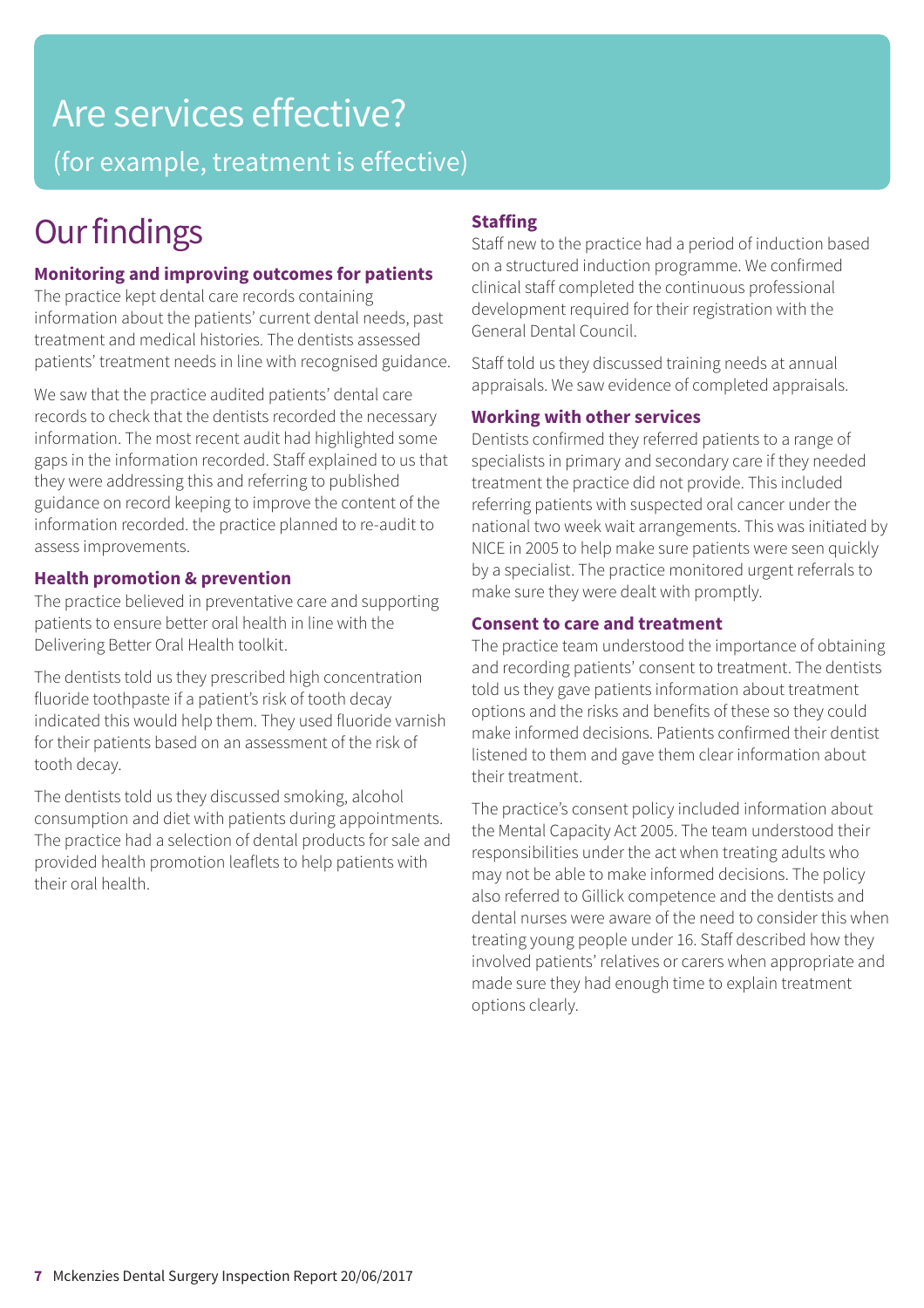# Are services caring?

### **Our findings**

### **Respect, dignity, compassion and empathy**

Staff we spoke with were aware of their responsibility to respect people's diversity and human rights.

Patients commented positively that staff were polite, friendly and caring. We saw that staff treated patients appropriately and with kindness and were friendly towards patients at the reception desk and over the telephone. Patients told us they felt valued by staff.

Nervous patients said staff were compassionate and understanding.Patients had commented that they used to be afraid of attending the dentist, but were not now and looked forward to attending.

Staff were aware of the importance of privacy and confidentiality. The layout of reception and waiting areas provided privacy when reception staff were dealing with patients. Staff told us that if a patient asked for more privacy they would take them into another room. The reception computer screens were not visible to patients and staff did not leave personal information where other patients might see it.

Staff password protected patients' electronic care records and backed these up to secure storage. They stored paper records securely.

Information, patient survey results were available for patients to read.

### **Involvement in decisions about care and treatment**

The practice gave patients clear information to help them make informed choices. Patients confirmed that staff listened to them, did not rush them and discussed options for treatment with them. A dentist described the conversations they had with patients to satisfy themselves they understood their treatment options.

Patients told us staff were kind and helpful when they were in pain, distress or discomfort and that they had been seen promptly when needed.

The practice's website provided patients with information about the range of treatments available at the practice. These included general dentistry and treatments for gum disease and more complex treatment such as orthodontics and implants.

Each treatment room had a screen so the dentists could show patients photographs and X-ray images when they discussed treatment options. Staff also used pictures to explain treatment options to patients needing more complex treatment.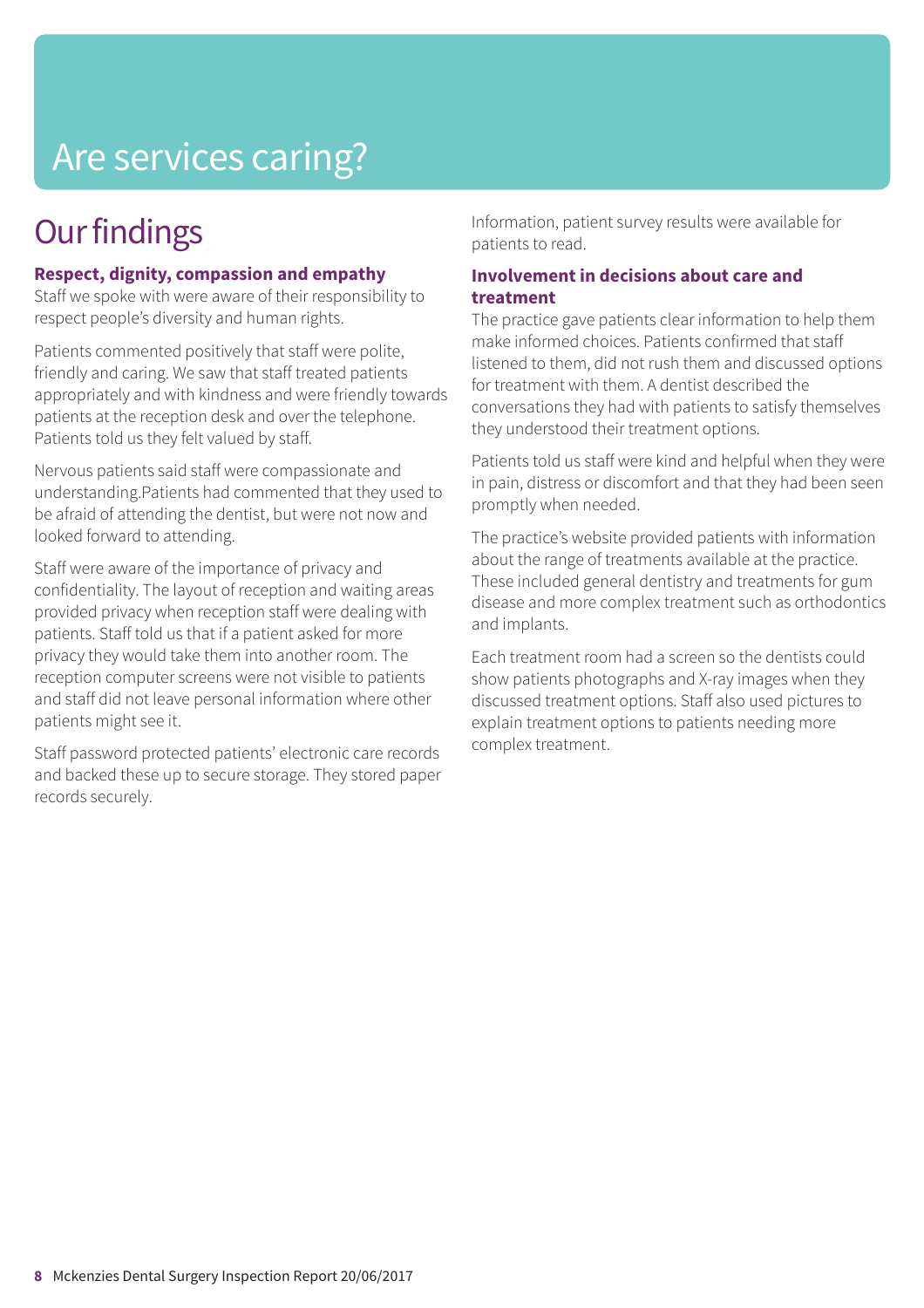### Are services responsive to people's needs? (for example, to feedback?)

### **Our findings**

### **Responding to and meeting patients' needs**

Patients described high levels of satisfaction with the responsive service provided by the practice.

The practice had an efficient appointment system to respond to patients' needs. Staff told us that patients who requested an urgent appointment were seen the same day. Patients told us they had enough time during their appointment and did not feel rushed. Appointments ran smoothly on the day of the inspection and patients were not kept waiting.

Staff told us that they currently had some patients for whom they needed to make adjustments to enable them to receive treatment.

### **Promoting equality**

The practice made reasonable adjustments for patients with disabilities. These included step free access, and accessible toilet with hand rails and a call bell. The practice was spacious and easily navigated, with plenty of room for turning a wheelchair or for parents with pushchairs.

Staff told us they would access interpreter/translation services if requested but had not yet needed to use them.

### **Access to the service**

The practice displayed its opening hours in the premises, outside of the premises, in their information leaflet and on their website.

We confirmed the practice kept waiting times and cancellations to a minimum. Patients had commented consistently in the practice patient survey and on our comment cards that they did not wait long to be seen when attending for appointments.

The practice was committed to seeing patients experiencing pain on the same day and kept some appointments free for same day appointments. The website, information leaflet and answerphone provided telephone numbers for patients needing emergency dental treatment during the working day and when the practice was not open. Patients confirmed they could make routine and emergency appointments easily and were rarely kept waiting for their appointment. Patients told us that they had been seen promptly at weekends and on a bank holiday when suffering with pain.

### **Concerns & complaints**

The practice had a complaints policy providing guidance to staff on how to handle a complaint. The practice information leaflet explained how to make a complaint. The practice manager was responsible for dealing with these. Staff told us they would tell the practice manager responsible for complaints about any formal or informal comments or concerns straight away so patients received a quick response. The practice had not received any complaints in the last 12 months.

The practice manager told us they aimed to settle complaints in-house and invited patients to speak with them in person to discuss these. Information was available about organisations patients could contact if not satisfied with the way the practice dealt with their concerns.

We looked at comments and compliments the practice received in the last 12 months. These showed the practice responded to concerns appropriately and discussed outcomes with staff to share learning and improve the service.